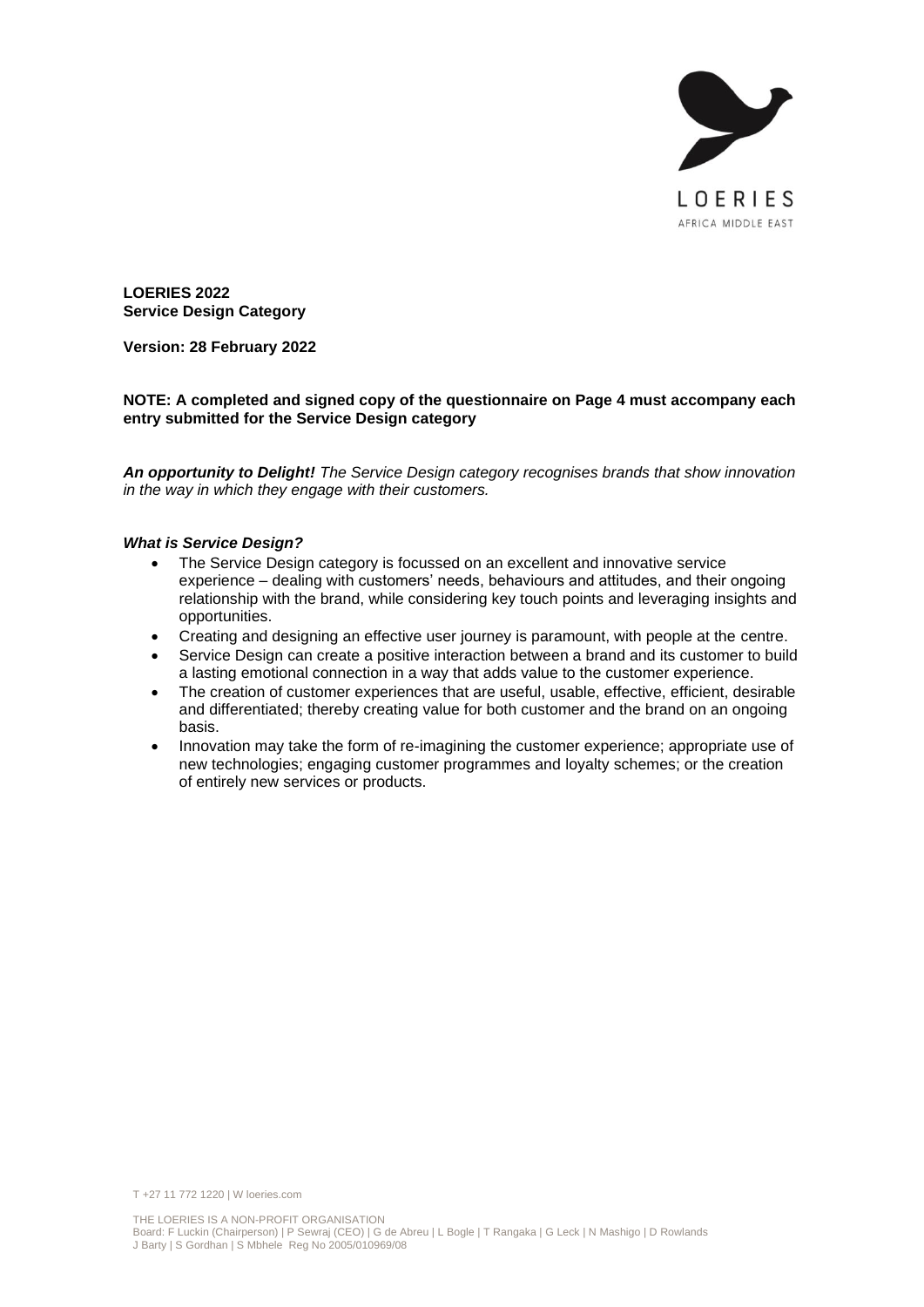

### *Eligibility: What can be entered?*

- 1. **This is not for advertising campaigns, and once-off activations.**
- 2. The programme must be developed and implemented in our region.
- 3. Entries must show innovation and the ability to successfully defend, differentiate or disrupt a service experience.
- 4. Some examples of service design solutions are:
	- a. In-store and retail customer experience, including front-line positions and service centres
	- b. Online and mobile customer experience related to products and services
	- c. Loyalty schemes and Customer Relationship Management programmes
	- d. Telephone engagement and the call centre customer experience
	- e. Omni channel, or mixed media customer experiences including any combination of the above channels, or other channels
- 5. **Service Design entries must be active during the period of 1 July 2021 to 30 June 2022**. The implementation may have started prior to this date, but the programme must be running during at least a portion of this eligibility period.
- 6. **Entries can be re-submitted each year as long as the programme remains active**. Previous winners may be considered every year for an award as long as the programme remains at the same high standard.

### *Who can enter?*

Entries can be submitted directly by any company (Brand) or its representative agency.

## *How Service Design will be Judged*

A single panel of specialists will judge the entries. Judging of the Service Design category will follow the same principles as all other categories of the Loeries:

- **Innovation** it is important that the entry demonstrates innovation in the programme. It is not good enough to implement something that has been tried and tested, even if in another market or country.
- **Quality of execution** How well the elements have been implemented will be evaluated. Could it have been done better? Could more have been done?
- **Relevance to brand, target audience, and chosen medium** How were the relevant customer insights identified and articulated, and how were the brand and its' associated positioning and strategies considered?
- **Background information** As much information as possible should be provided to explain how the solution was derived. This includes any research conducted, planning, concept, and implementation.

In order to facilitate the judging of entries in the Service Design category, the Loeries partners with Shift Social Development (the creators of the Shared Value Africa Initiative and the regional partners of FSG SVI) to independently evaluate the entries. Shift Social Development will provide an independent report of each entry based on the information supplied by entrants, and which will be used by the jury in their evaluations.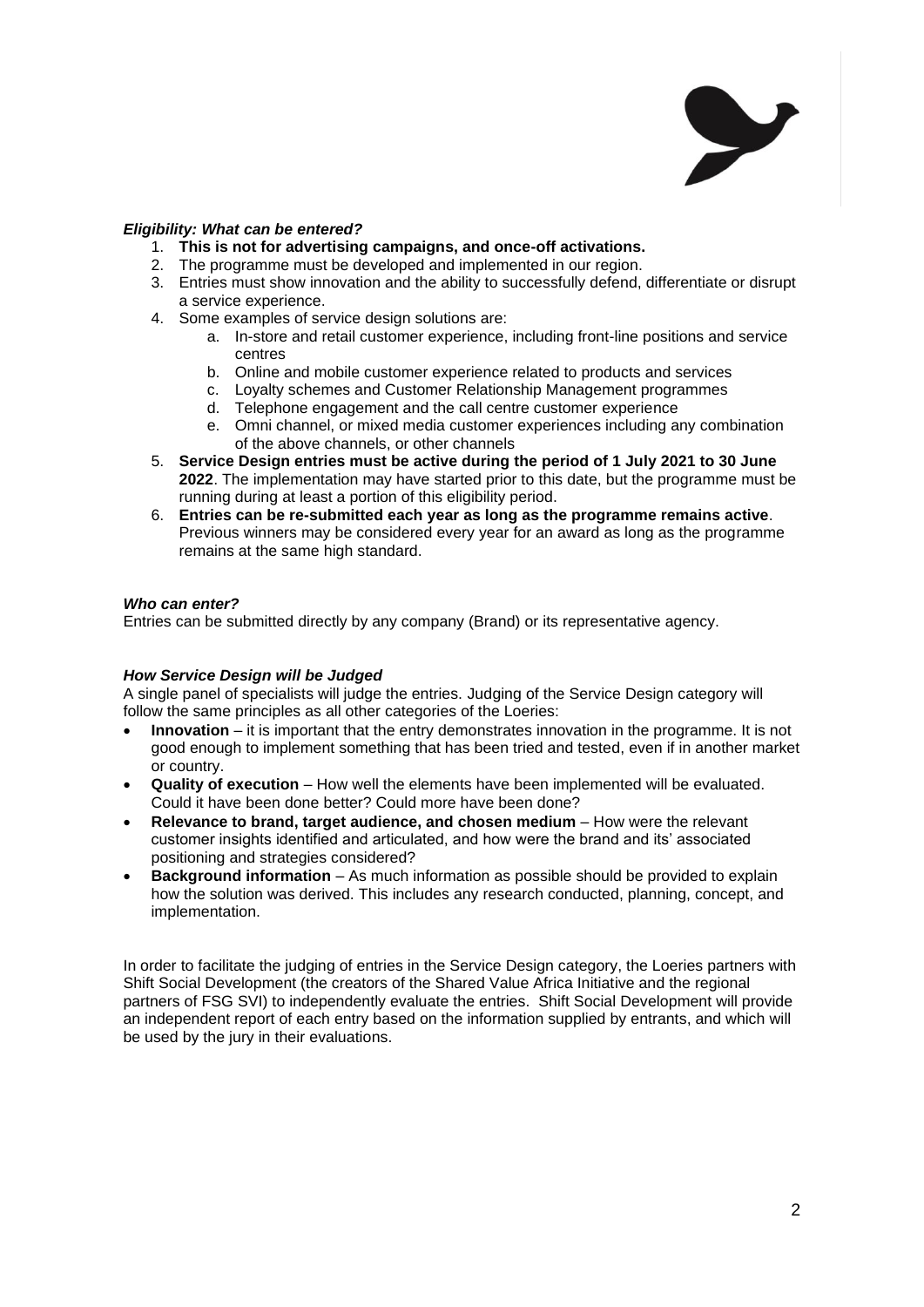

### *Entry Format*

Entrants for the Service Design category **must complete the questionnaire AS WELL AS provide an overview of the entire programme in electronic format**. Please check the "Entry Guide" on the website for more information (under "The Awards-How to Enter-Categories").

Please provide comprehensive information on the background of your entry. If possible, provide a walkthrough explaining all aspects of your entry, including the research, strategy, innovative ideas, target audience, user journey and results you have measured. **We strongly recommend an overview video that demonstrates and tells the story of the programme (maximum 2 minutes).**

Entries must clearly and systematically unpack the unique and innovative service solution meant to enable the customer experience, **showing the process from 1. initial research enquiry, 2. insights derived, 3. selected solution approach and 4. eventual solution.** Entries should detail how the brand has been innovative in meeting the customer's needs and touch points, and how it aims to exceed expectations in creating delightful experience moments. Entries should elaborate on the benefits for both the customer and business to enhance customer loyalty and brand value.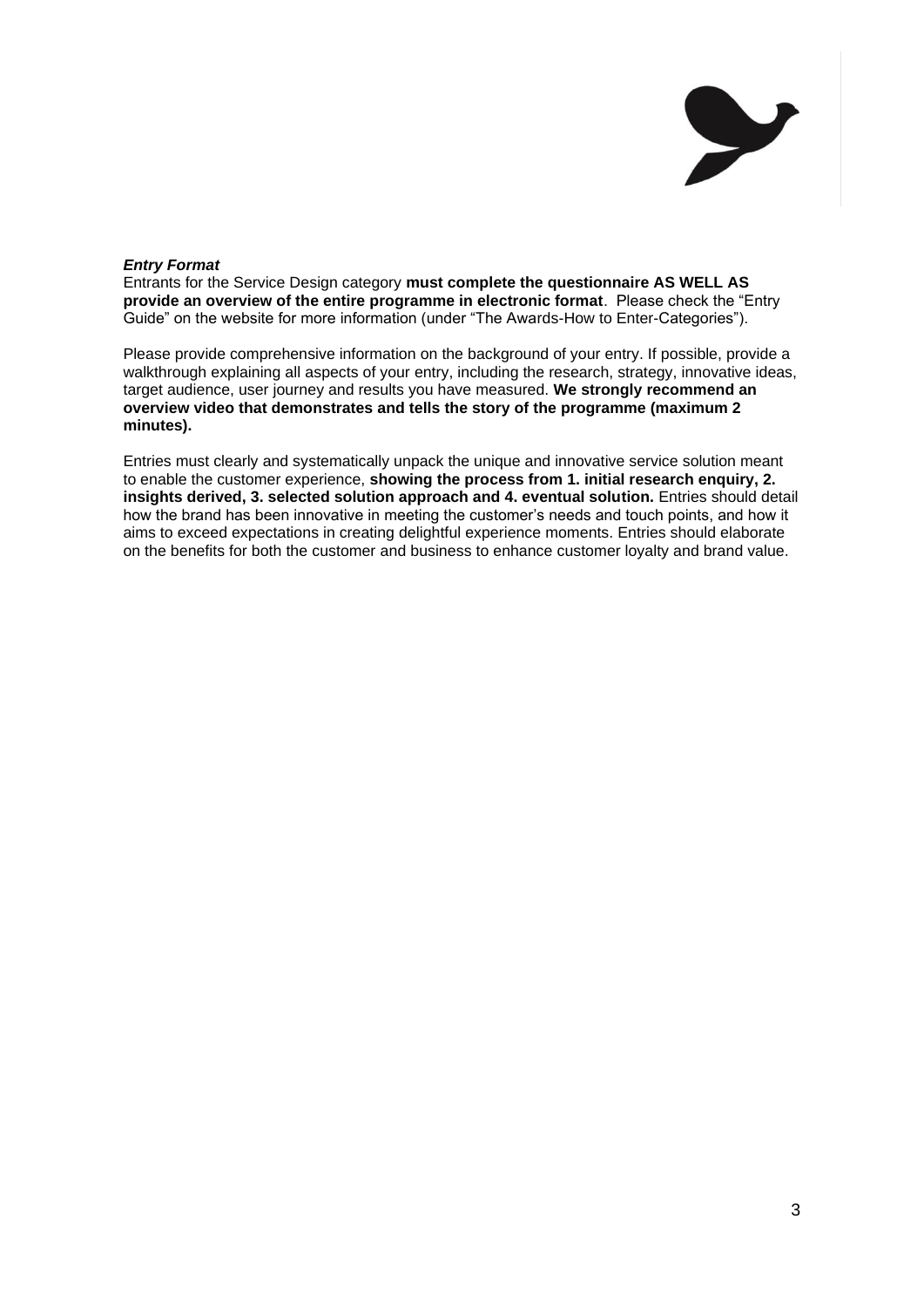

## **QUESTIONNAIRE – SERVICE DESIGN**

**THIS FORM MUST BE COMPLETED.** To help us better understand your entry, please answer the following questions. **Be specific and answer all questions – entries with incomplete information will be ineligible.**

**CONFIDENTIALITY REQUIREMENT: IF YOU WOULD LIKE ANY INFORMATION TO REMAIN CONFIDENTIAL AND NOT BE PUBLISHED, PLEASE MARK THIS CLEARLY IN YOUR ENTRY**. Judges will see this information but the Loeries will never publish it.

#### **1. ENTRY TITLE:**

#### 2. **BRAND:**

Provide the name of the Commercial Entity (Brand) that benefits from this programme

**3. ENTRY ID** (you will get this from the online entry system)**:**

#### **4. OVERVIEW:**

Provide a brief overview of your entry

5. **TIMELINE: When was this programme implemented, and what is the planned timeframe, including future/ongoing plans?**

(Explain if this is a once off project, or an on-going programme, and supply specific dates and duration, as well as future plans)

#### 6. **BUSINESS OBJECTIVES:**

What was the overall objective of the programme? (e.g. solving a business challenge, building loyalty, new product launch, competitive advantage creation)

### 7. **STRATEGY:**

Articulate the research conducted, method of enquiry, subsequent insights and strategic thinking that led to the service design solution. Be clear in demonstrating the connection between the objectives, the brief and the final programme development.

### 8. **PROGRAMME ROLLOUT:**

Detail the programme rollout and where possible provide a step by step indication of the customer touch points and final user journey, including which media and platforms were used.

#### 9. **Results**

Explain the outcome of the Service Design programme. You are encouraged to include the following information:

- o *Effects*: Indicate, as far as possible, the effect on customer engagement as a result of the programme.
- o *Commercial Gain & Return on Investment:* Make a compelling argument as to how the programme can or will provide commercial gains in terms of improvement in customer engagement, usage of the product or service, customer loyalty and long-term benefits. In the case where the programme has showed significant gains, please supply data/metrics where possible.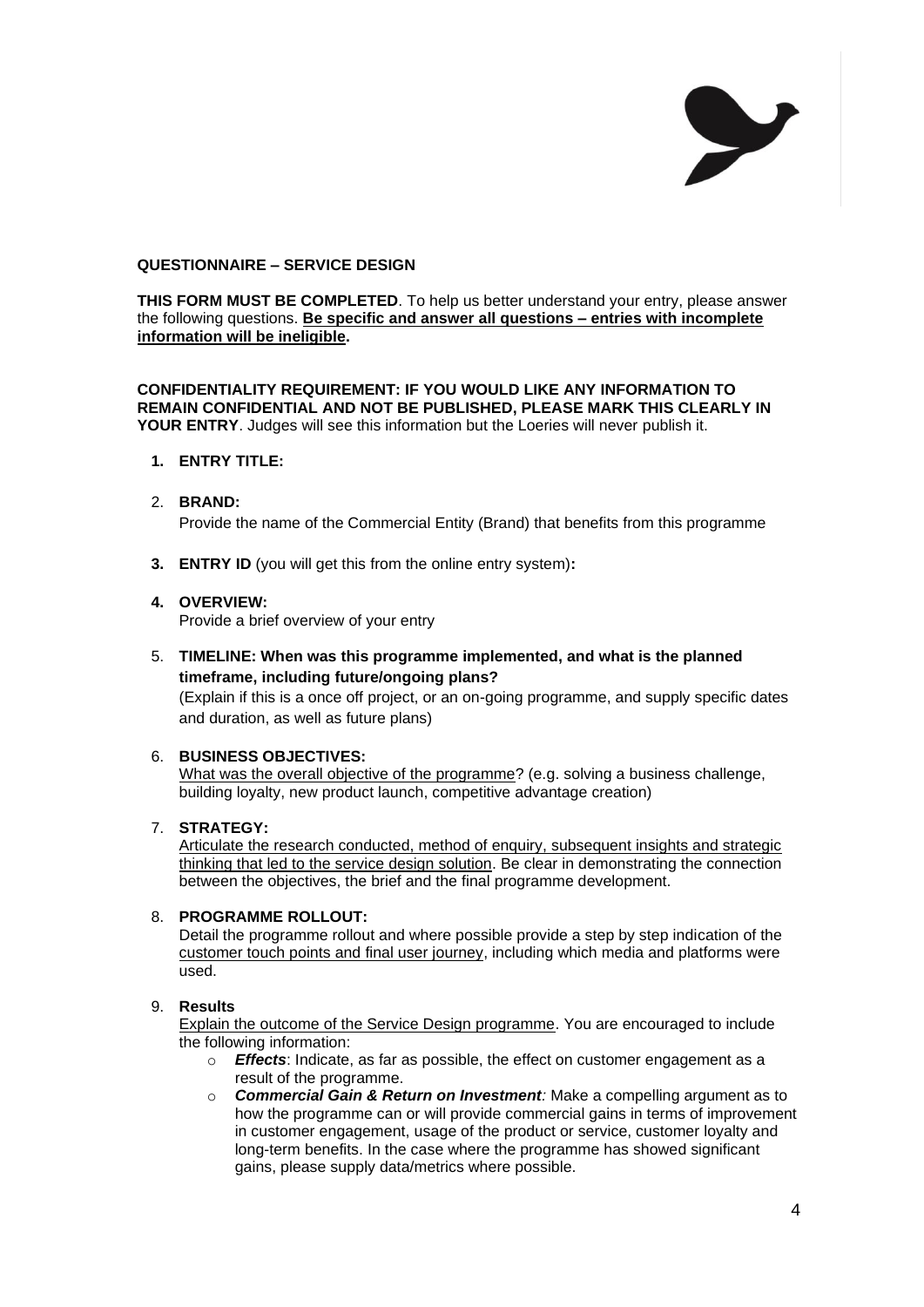

- o *Make comparisons*: Where possible, compare your success to prior periods or the competitive landscape.
- o *Close the loop*: Tie back your results to the stated objectives.

## **10. Provide at least one contactable reference from the Brand:**

| Contact<br>person | Position | Name of<br>organisation | Email address | Telephone number |
|-------------------|----------|-------------------------|---------------|------------------|
|                   |          |                         |               |                  |
|                   |          |                         |               |                  |